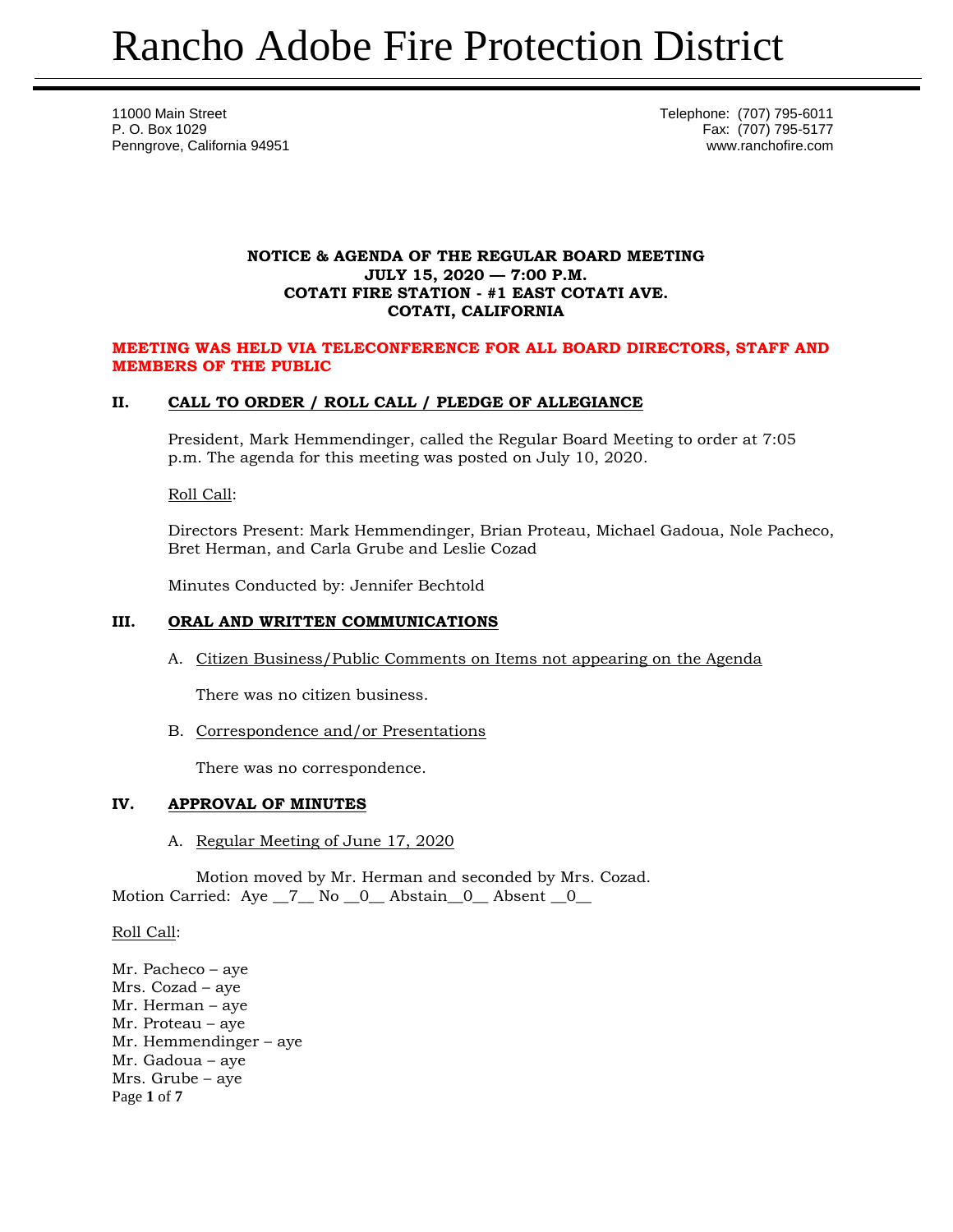*Approval of Minutes Continued:*

B. Special Meeting of July 1, 2020

Motion moved by Mr. Proteau and seconded by Mrs. Grube. Motion Carried: Aye \_7\_ No \_0\_ Abstain\_0\_ Absent \_0\_

Roll Call:

Mr. Pacheco – aye Mrs. Cozad – aye Mr. Herman – aye Mr. Proteau – aye Mr. Hemmendinger – aye Mr. Gadoua – aye Mrs. Grube – aye

# **V. CONSENT CALENDAR**

## A. Ratification of Claims and Journal Vouchers

Motion moved by Mr. Proteau and seconded by Mr. Pacheco. Motion Carried: Aye \_7\_ No \_0\_ Abstain\_0\_ Absent \_0\_

Roll Call:

Mr. Pacheco – aye Mrs. Cozad – aye Mr. Herman – aye Mr. Proteau – aye Mr. Hemmendinger – aye Mr. Gadoua – aye Mrs. Grube – aye

### **VI. ADMINISTRATIVE COMMUNICATIONS**

#### A. Chief's Report

Chief Thompson reported the following information:

- 1.) Total Incidents for June: 173, EMS: 75 (43.35%).
- 2.) The district responded to several small fires on the 4th of July. We saw a significant reduction in call volume during the peak of the evening most likely due to Corvid 19 and lack of sales stands.
- 3.) The new rescue equipment has been purchased and the committee is coordinating training. The Association donated \$10,500 towards the purchase, leaving the district to cover only \$2000.
- 4.) Training is being coordinated for three new part-time firefighters and three volunteer firefighters.
- 5.) Several live fire-training sessions have been conducted with Region 9 participants. The next live fire training will be on 100 acres of SSU's north property. The IAP and public relations are being coordinated through the City of Rohnert Park for G section residents. We are just waiting on permissive burn days and appropriate weather.
- 6.) Candidate orientation for the BC's assessment will be held on July  $24<sup>th</sup>$  and the assessment date is August 4th.
- 7.) The draft acting-Captain's task book is being processed and should be completed in August.

Page **2** of **7**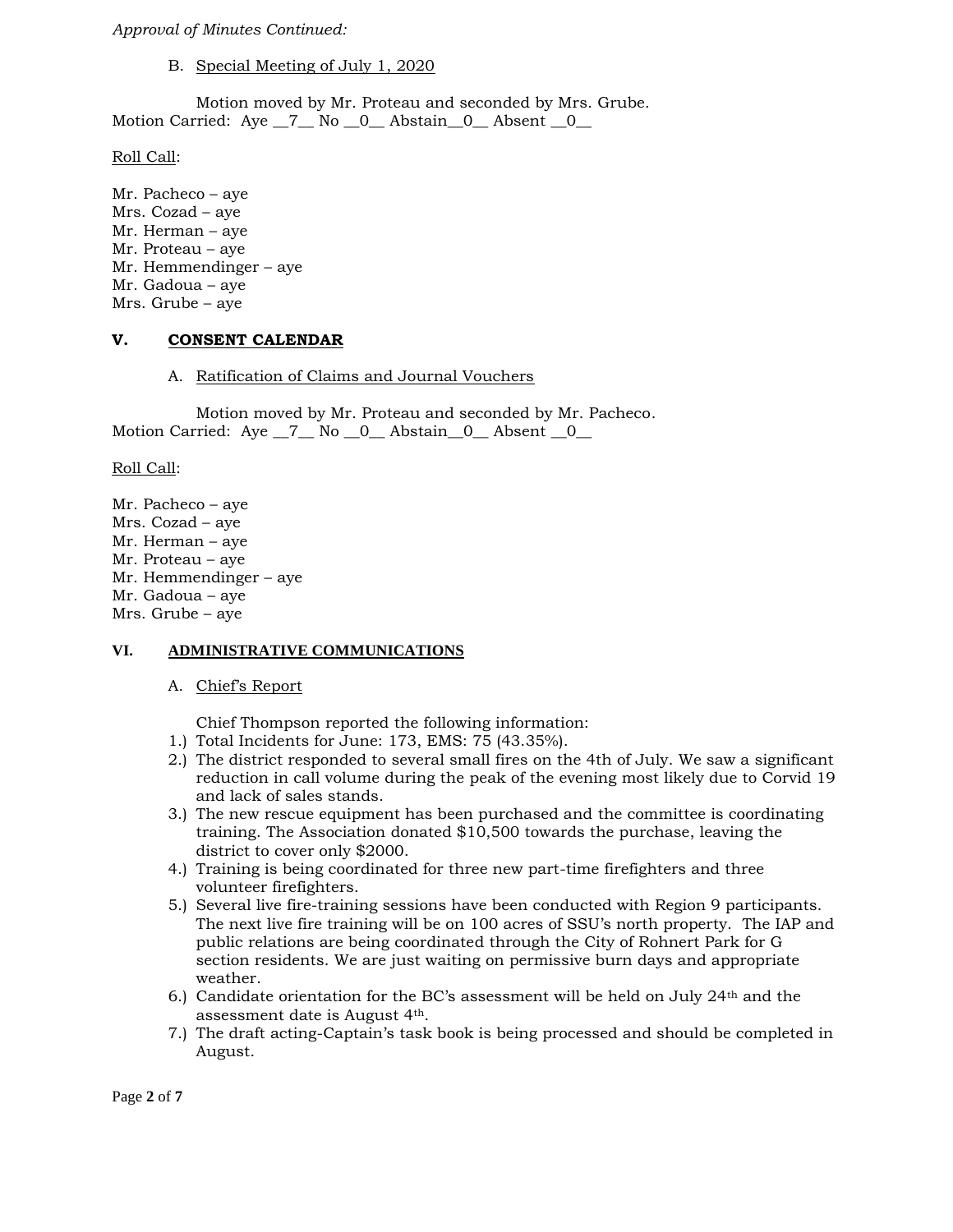*Administrative Communications Continued:*

- 8.) Multi-company drills have been cancelled due to COVID procedures. Engine Company training will continue with social distancing as possible.
- 9.) Vegetation management is the top focus as this is peak time to enforce the stragglers. We are doing county-assisted inspections of three high-risk areas and pursuing the complaint-based issues. Fifty-five warning letters have been sent to violators and we are starting to see compliance. We are also recruiting and training some inspectors from the part-time firefighters.
- 10.) Shifts are waiting on favorable weather to do some right-of-way maintenance and driver familiarization on new fire roads on Sonoma Mountain.
- 11.) Three new radio headsets are still in evaluation mode for the pump operator position. BC Weihman has purchased the first of the new BK wildfire radios and will be introducing them to the crews for familiarization.
- 12.) Chief Thompson received an invitation from the FSWG to discuss his vision for the south county. This meeting will be held on July 22.

Mr. Hemmendinger commented that he is aware that SCFD has a copy of the email he and Chief Thompson sent to LAFCO. This may be what is prompting the FSWG meeting on July 22.

B. Director Reports

Mr. Hemmendinger reminded directors to file by August  $7<sup>th</sup>$  for their terms to be renewed.

- C. Committee Reports
	- a. Finance/Budget

Mr. Hemmendinger stated that last year's budget is in packets and asked if the Board had any questions. He noted we went spent \$735K last year in supplies and services with 20% of that spent in June. It is important to note we are carrying \$660K into next fiscal year.

b. Negotiations

No report was filed.

c. Equipment

Mr. Pacheco stated that BC Wandel put out an email to schedule a meeting, which will hopefully happen in the next week depending on everyone's availability.

d. Legislative

Mr. Hemmendinger said there was some movement with EMS services contracts and the court has restrained the EMSA from moving on some of their protocols.

e. Chief's Evaluation

No report was filed.

f. Long Range Planning

Mr. Hemmendinger commented that we have no meeting scheduled but are working on a variety of things which include; SOI on VFCs, ongoing discussions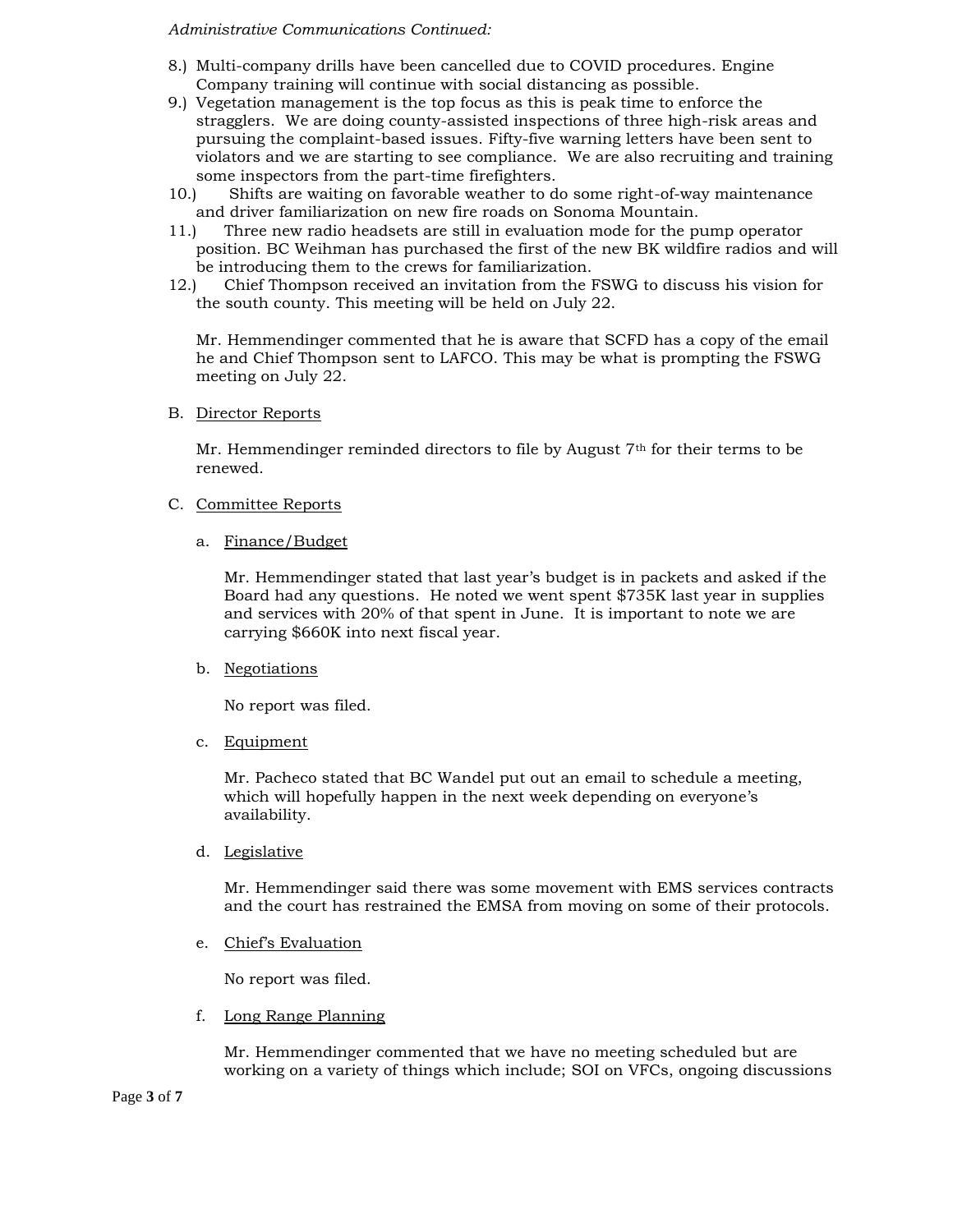### *Administrative Communications Continued:*

with City of Petaluma and updating of the five-year financial plan. Mr. Hemmendinger will drop one year off the plan and add one year.

g. Capital Improvements

BC Wandel sent the list of capital improvements and repairs needed to Mr. Proteau. He will go through this list and then they will schedule the first meeting.

## D. Firefighters' Association Report

No report was filed.

## E. Firefighter's Union Report

Captain Bernal stated two weeks ago, the Union met with Chief Thompson and this was very productive. Captain Bernal thanked the Chief for his time also thanked the board for everything they have done.

## **VII**. **UNFINISHED BUSINESS**

## A. Discussion and Direction on Crown Castle Lease Extension Offers

Mr. Proteau commented he received a phone call from Richard Symon of Crowne Castle. Back in March, Mr. Symon provided a proposal to the Board of several options on a buyout of station 3s cell site. If we decided to move forward and extend the lease, it would be a 30-year max not 99 years. Mr. Symon figured out with a rent increase at November 2038, the amount would be around \$2200/month. Mr. Symon will provide a proposal to buy out the lease for 30 years for discussion at the August Board meeting.

## B. Discussion and Action on Unpaid Parcel Taxes for FY 2019/2020 *(Staff Report by Jennifer Bechtold)*

Mrs. Bechtold commented that of the 49 letters she sent to owners of unpaid parcel taxes, around 35 came back as undeliverable as addressed or incorrect owner information. Through working with the County, Mrs. Bechtold found out that many of these parcels are very tiny plots of land, corners of a lot, etc. that for some reason have their own APN assigned. Because we are the only tax on the parcels, the County does not keep updated owner information on them and therefore will not attempt to collect the outstanding balances after June 30. Mrs. Bechtold also noted that she has adjusted the final budget for FY 20/21 by these 49 parcels.

Mrs. Bechtold asked the Board to consider writing these off for FY 19/20 and for years moving forward. Mr. Hemmendinger commented that it really seems it is not worth the districts time to continue pursuing charges on these parcels. The Board agreed to write off current and future charges on these 49 parcels.

Motion moved by Mr. Pacheco and seconded by Mr. Herman. Motion Carried: Aye \_7\_\_ No \_0\_\_ Abstain \_0\_\_ Absent \_0\_\_

### Roll Call:

Mr. Pacheco – aye Mrs. Cozad – aye Mr. Herman – aye

Page **4** of **7**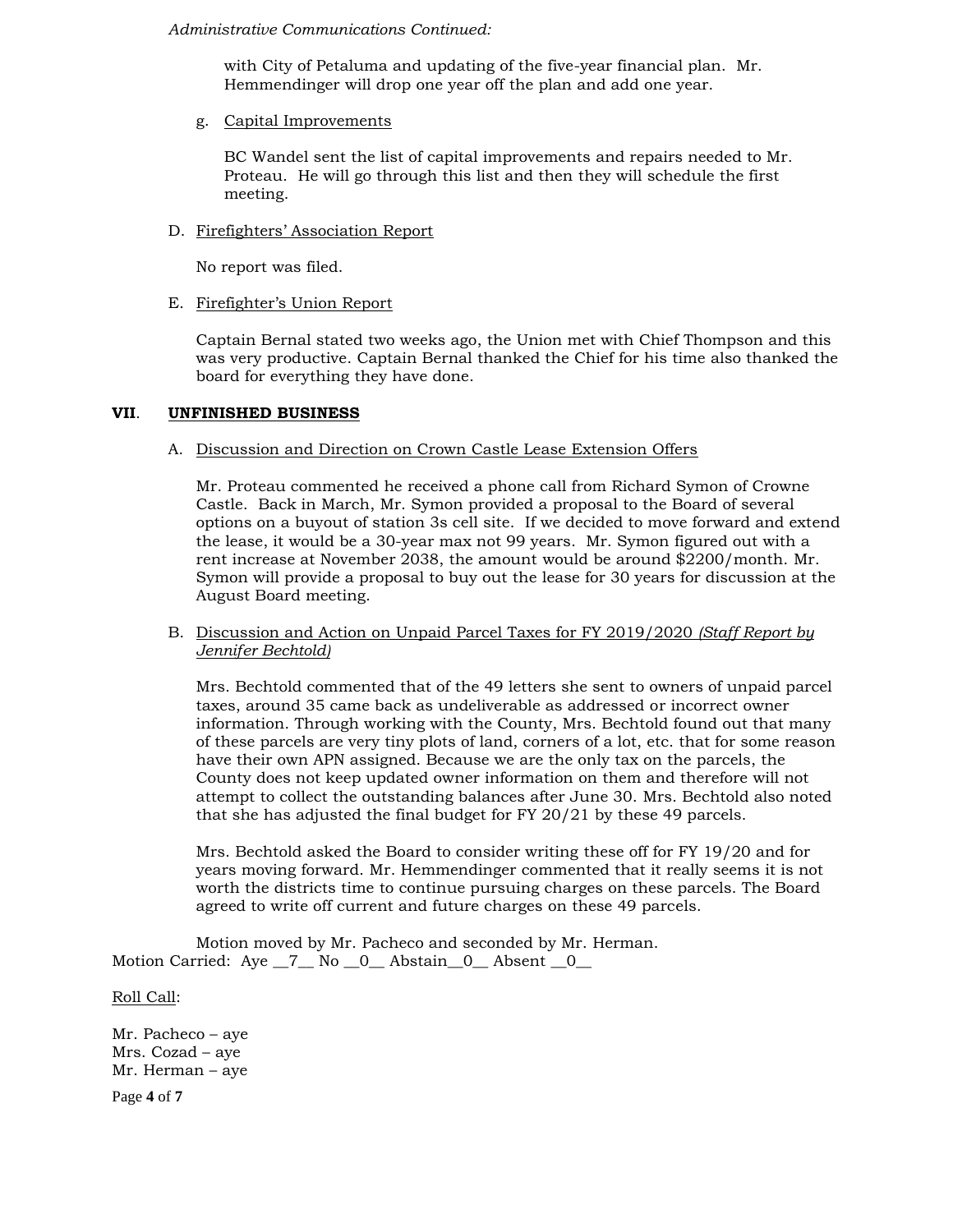*Unfinished Business Continued:*

Mr. Proteau – aye Mr. Hemmendinger – aye Mr. Gadoua – aye Mrs. Grube – aye

### **Public Hearing was opened at 7:38 p.m.**

#### **VIII. PUBLIC HEARING**

A. Presentation and Discussion on Final Budget FY 2020/2021 (1st *Reading)*

Mr. Hemmendinger noted that this is our first reading of the final budget. Property tax revenues have been projected at 3.9 million, which represents a 3% increase. He and Mrs. Bechtold have been trying to get actual revenue projections from the county, but have not yet heard back. We do know that all properties can at least increase by the standard 2%. Mr. Hemmendinger read an article in the Chronical that there has been a 4.7% increase in property values overall in the County. Adding an additional 1% to our estimated increase would add about \$40K in revenue.

Mr. Hemmendinger also commented there are significant budget increases in for safety clothing, radios and uniforms. After speaking with Mrs. Bechtold as to why these budgets were increased, it makes more sense.

#### **Public Hearing was adjourned at 7:42 p.m.**

### **IX**. **NEW BUSINESS**

A. Resolution R-1: Set Rate for Special Tax – 50075 at \$303.00 Per Parcel for FY 2020/2021

Each year we have to determine to what degree our parcel tax will go up. The closest we can find for our area is 1-1.5%. With that in mind, and type of events we have going on in the Country at this point, we are to trying to be less aggressive with our increase. With that said, we are budgeting a 1% CPI this year.

Motion moved by Mrs. Cozad and seconded by Mr. Gadoua. Motion Carried: Aye \_7\_\_ No \_0\_\_ Abstain \_0\_\_ Absent \_0\_\_

#### Roll Call:

Mr. Pacheco – aye Mrs. Cozad – aye Mr. Herman – aye Mr. Proteau – aye Mr. Hemmendinger – aye Mr. Gadoua – aye Mrs. Grube – aye

B. Resolution R-2: Resolution Adopting Prop IV Limit for FY 2020/2021

Mr. Hemmendinger noted we are limited in what we can spend each year and we have to vote on the proposition cap each year. The proposed amount for FY 20/21 is \$6,846,026.

Motion moved by Mr. Pacheco and seconded by Mrs. Cozad.

Page **5** of **7**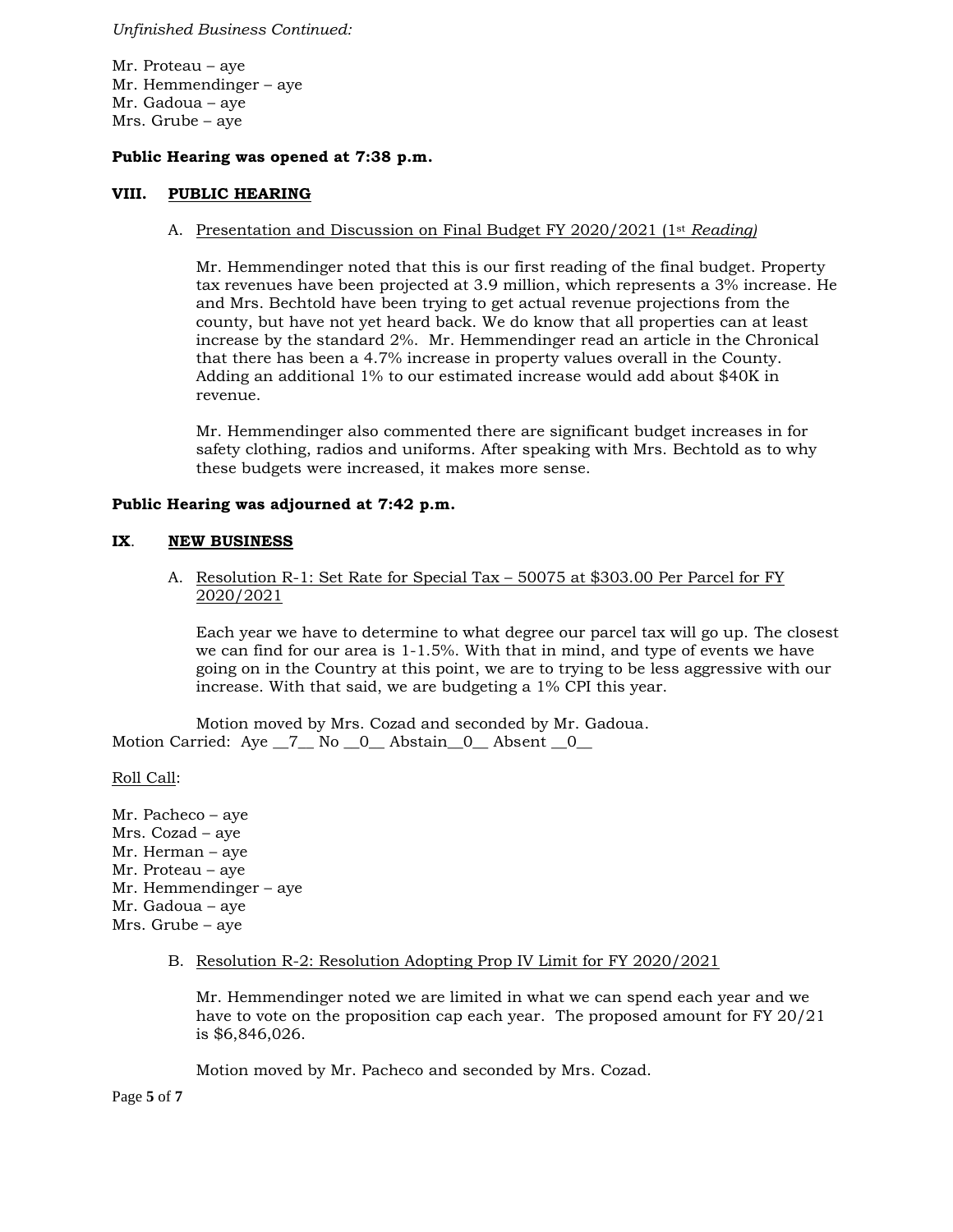### *New Business Continued:*

Motion Carried: Aye \_7\_ No \_0\_ Abstain \_0\_ Absent \_0\_

### Roll Call:

Mr. Pacheco – aye Mrs. Cozad – aye Mr. Herman – aye Mr. Proteau – aye Mr. Hemmendinger – aye Mr. Gadoua – aye Mrs. Grube – aye

#### C. Review of Penngrove Social Fireman Rental Contract

Mr. Hemmendinger stated that while most of our upcoming events will likely be cancelled this year, we need to review the contract for those activities that are held at the Penngrove Social Fireman's Hall. Looking at our liability exposures, the Social Fireman want us to hold harmless all their members, directors, etc. Mr. Hemmendinger suggests a language change to indemnify them for our negligence and indemnify us of their negligence. Mr. Gadoua suggests taking out the word "willful" in front of negligence. Mr. Hemmendinger replied he is looking for an agreement to not sign this contract in the future without attempting language changes. Mrs. Cozad said now that we have this higher deductible, we should look for some new language and opportunities to modify the wording in the contract.

Mr. Hemmendinger also noted that the Social Fireman want us to name them as additional insured and this is very risky to do. We have a huge exposure now. Mr. Gadoua feels an attorney should look at this contract. Mr. Hemmendinger reviewed the liquor liability clause in the contract and commented this is our own liability and we would be better off at a restaurant instead of serving alcohol. Restaurant staff is trained how and when to cut people off, and that is harder to do when it is our own peers we serve.

Mrs. Bechtold noted that she would like to see a memo directed to all staff that no one is to sign any contract for events without it going to the Board for approval. Mr. Hemmendinger asked Chief Thompson to send this communication to staff.

D. Discussion on Liability Insurance Policy for Rancho Adobe Firefighters' Association

Mr. Hemmendinger said one issue the Association may come up against is that we are unlikely to find an insurance company willing to write a \$10 million GL policy, and without such, the District remains "deep pocket.". Captain Bernal said Association President Brian Sweet would be looking into this policy. At this time, there are no updates.

### **X. DIRECTION ON FUTURE AGENDA ITEMS**

#### **There are no new items for August.**

### **XI. ADJOURNMENT**

With no further business to discuss, the Regular Board meeting was adjourned at 8:03 p.m.

Motion moved by Mr. Proteau and seconded by Mr. Gadoua. Motion Carried: Aye \_7\_ No \_0\_ Abstain\_0\_ Absent \_0\_

Page **6** of **7**